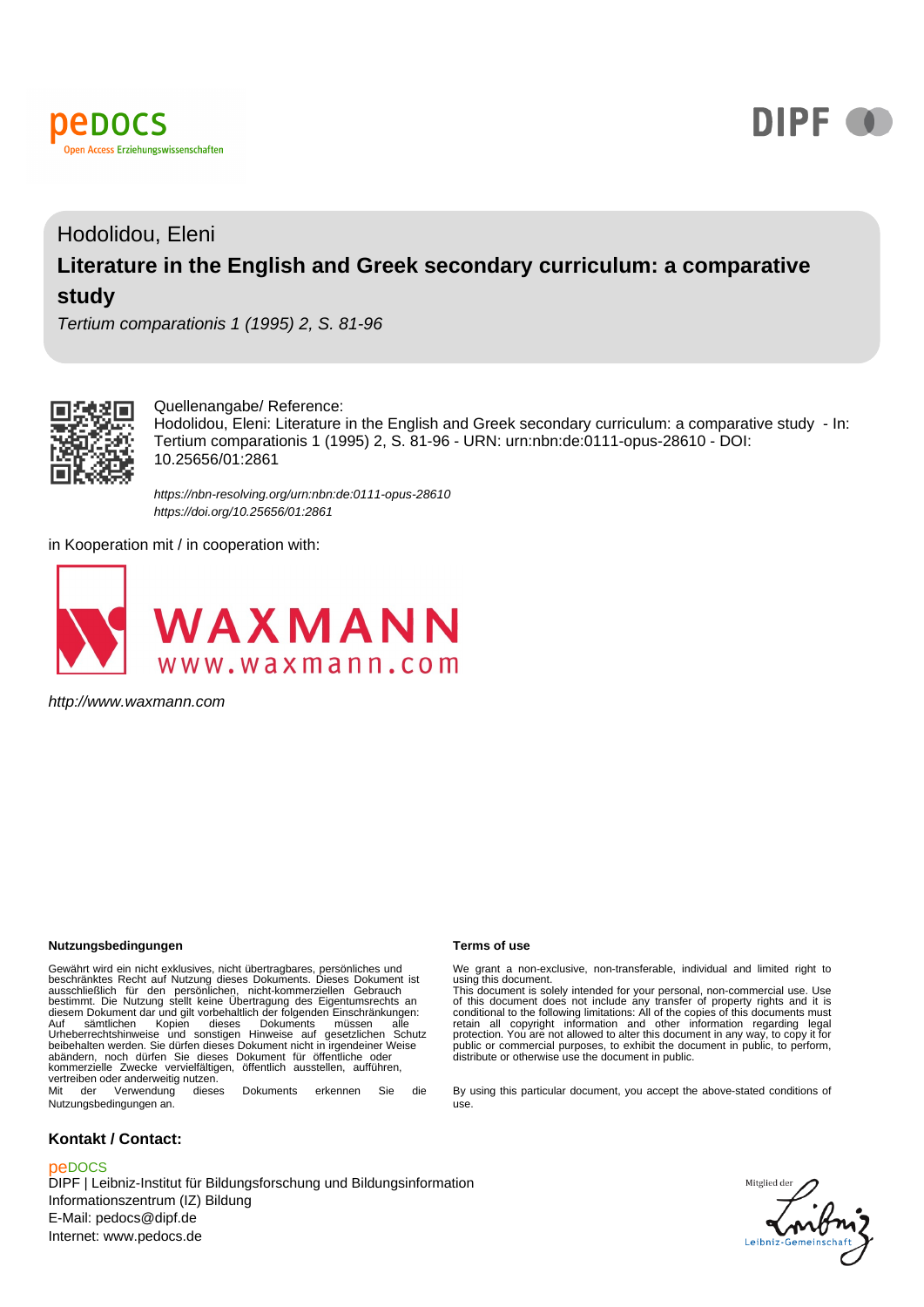

*Tertium Comparationis Journal für Internationale Bildungsforschung Vol. 1, No. 2, pp. 81-96, 1995 Copyright © 1995 Waxmann Verlag GmbH Printed in Germany. All rights reserved*

# **Literature in the English and Greek Secondary Curriculum: A Comparative Study<sup>1</sup>**

Eleni Hodolidou

*Department of Philosophy and Education, Section of Education, Aristotle University of Thessaloniki, Greece*

#### *Abstract*

A systematic comparison of the aims and content of the secondary Literature curriculum in England and Greece shows that neither of the two countries is moving towards an idea of a united Europe, or towards an intercultural conception about the literary canon. The aims of the subject of Literature reflect certain priorities. Existing differences between the officially stated aims in both countries are related to the different place Literature holds in each culture and to different educational practices. These same differences also reflect the degree of emphasis placed on various aesthetic, political and educational factors and stem from the different social and political situations in the two countries. These factors, in turn, decide the place of Literature in the national culture and, hence, in the curriculum. This paper argues that those that set the curriculum should have their attention drawn to the possibility of Literature being taught in the framework of promoting a new European identity. This should be based on the awareness and recognition of the fact that the contribution of all European sub-cultures actually enriches and offers a great deal to the national cultures and thus establishes the new European citizenship.

# 1 Introduction

#### 1.1 Choice of countries

I would like to begin by describing the countries chosen as the field of my comparison and by explaining my choice of this subject within the framework of Europeanization. There are two reasons. One is that while both England and Greece formally and officially belong to the European Community, they both exercise centrifugal forces and actually the politicians in these two countries, let alone the citizens themselves, behave as if their countries do not really belong to Europe. The idea of a unified Europe, not to mention the completion of Europeanization, is far from being internalised by both the English and Greeks. It seems that both countries, for reasons that cannot be dealt with here, stand apart from other E.E.C. countries. This does not imply that other countries do not face difficulties in adjusting educationally, let alone politically, to a unified Europe; rather that the two countries under examination present certain difficulties more noticeable than others. The

*TC, 1995, 1(2)* 81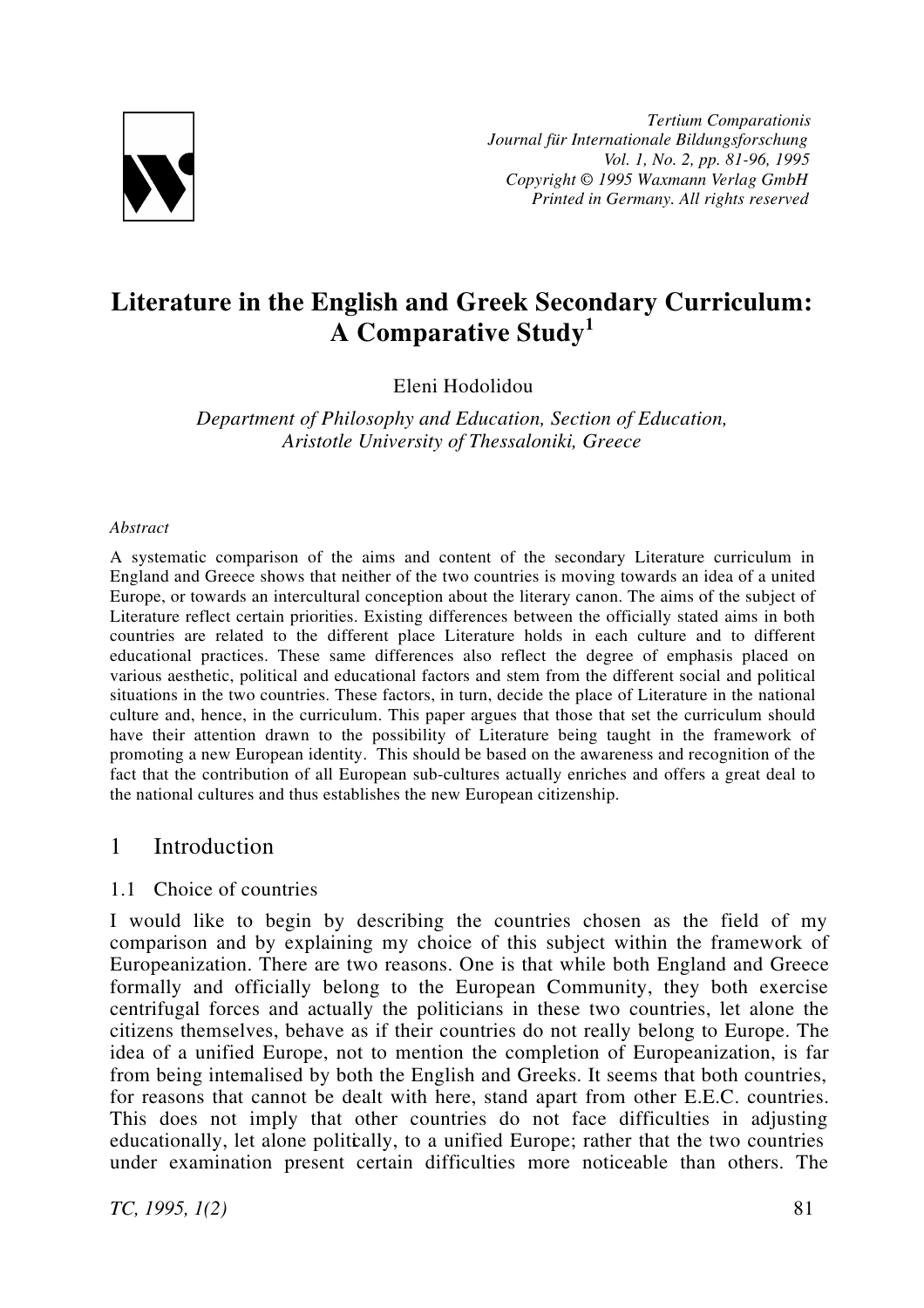second reason is that the two countries share a common humanistic tradition upon which their educational systems and school curricula are based. Although I do not argue that the two countries view and apply humanism in much the same way, this common heritage is apparent in the curricula of both.

### 1.2 Europeanization

This paper views Europeanization in Education as an emphasis on the European dimension in the school curriculum, which accommodates the concern of individual countries about the maintenance of their own educational and cultural traditions while shaping a common European awareness and sensitivity. At the same time, this educational guideline - as I see it - recognises the fact that the contribution of all European sub-cultures actually enriches and offers a great deal to the national cultures and prepares students to acquire an understanding of their:

"common cultural heritage in a perspective/framework which stretches well beyond not only traditional national frontiers but also beyond the boundaries of the Community of the Twelve" (Secondary Schools and European & International Education in Europe 1990: 28).

This educational dimension is justified on the basis of common European historical and cultural roots aiming towards a world of Freedom, Democracy, Peace and Collaboration. Europe does respect an idea of tolerance, although it is not always achieved.

".... tolerance has become one of the hallmarks of European culture. Europeans have had to learn to accept differences of principle and creed and to devise ways of living peaceably and amicably in a pluralist society" (Council of Europe 1982: 11).

This pluralism accepts the right to be different, the right of non-dominant groups in different nations to be respected by the dominant ones, for their particular characteristics which are appreciated, encouraged and protected because they contribute to the multi-linguistic, multi-religious and multicultural Europe of our present time. In recognising the values of interdependence and respect between diverse groups, though, emphasis must be placed on the notion that the Europeanization of the curriculum must seek a wide European identity as a way of creating a new integration and sense of belonging for all pupils - future citizens - of a unified, but not uniform Europe (Balibar 1991).

The progressive consensus in the education community is that School Curricula can and should play a role in shaping a European conscience. For example, the European Parliament has argued:

"Education is undoubtedly the best way in which to eliminate the seeds of racism and intolerance from a society and to give its citizens the intellectual and moral means of deciding freely and rationally. Development of a national democratic consciousness and ability to resist fascist and, more generally, totalitarian temptations, depends on the quality of the educational system. The educational system of a contemporary democratic society must be based on values that stem from respect for human dignity, human rights and fundamental freedoms. It must try to apply to values in its structures and organisation as well as in the content of its teaching and pedagogical methods" (European Parliament 1985: 84).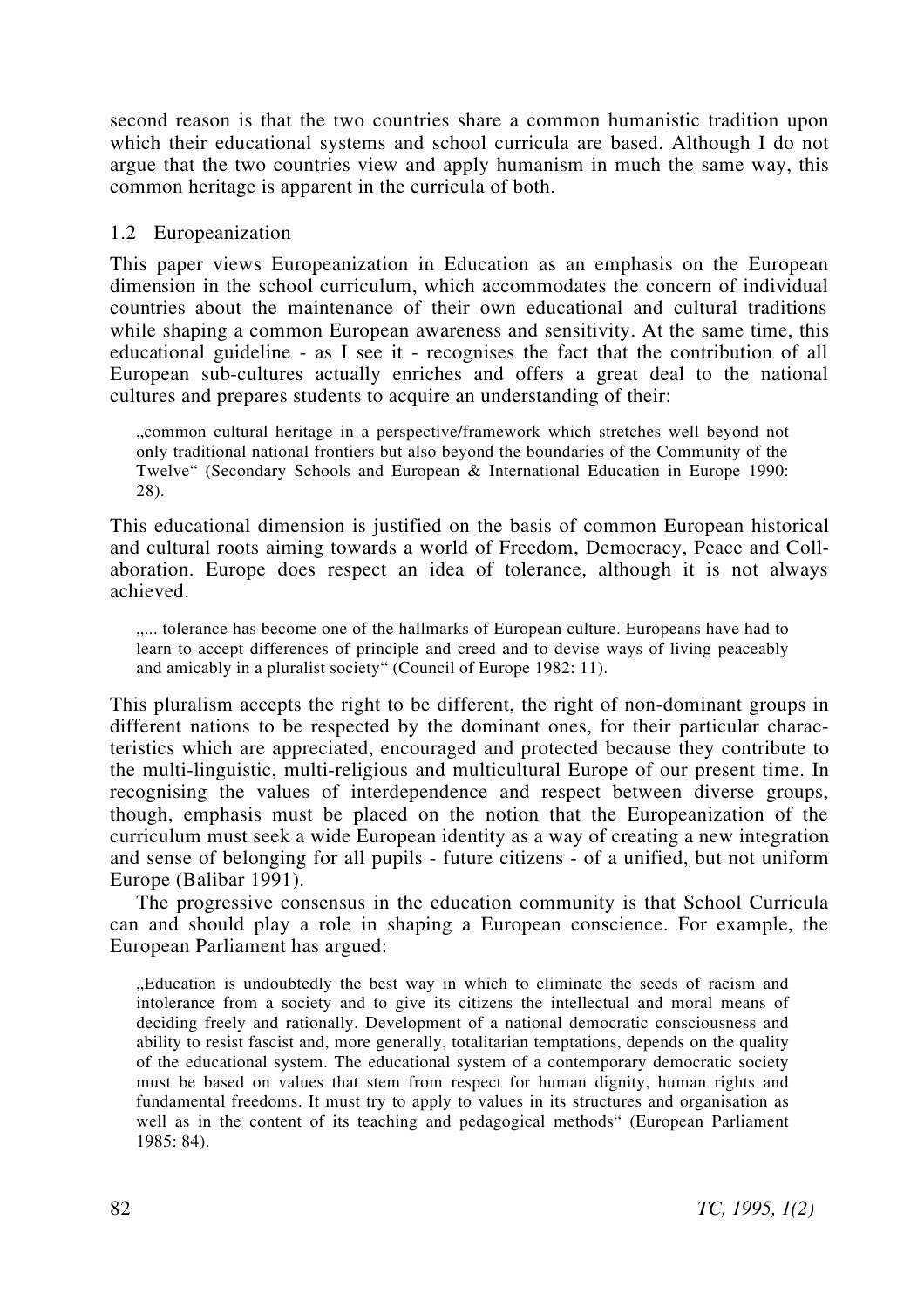In school curriculum documents throughout Europe the promotion of the European dimension in Education is usually stated as a curricular aim, or is implemented through short or long-term projects or through textbooks (where cultural or historical elements relating to Europe are being introduced or emphasised) in the areas of History, Social Studies, European Studies, Civic Education or is attempted by means of a complete integration into the curriculum (European dimension across the curriculum) (Peck 1992).

To my knowledge, there has never been an attempt to teach about Europe or to reinforce the European ideal through the subject of Literature. Since Literature is, by the usual definitions, nationally oriented and specific to national cultures, written in different European mother-tongue languages and instructed always through those languages, it seems at first that it is the least suitable subject area for the reinforcement of the European ideal. However, this paper argues that curriculum designers should have their attention drawn to the possibility of Literature being taught in the framework of promoting and establishing this new European identity.

#### 1.3 Literature

The subject of Literature is about familiarising students with the corpus of texts that are written in their national language and are thought of and described as the Literature of the nation. In most cases Literature is related to the nation's "high culture" which is thought of as the best means of educating the young morally and aesthetically. Hence Literature, as I see it, is about the ways tradition and heritage are expressed in a special linguistic form. However, Literature is also about understanding ourselves and others as well as communicating with others, since it is one of the main and possibly most vivid sources of obtaining information about the culture, ideas, values and lives of other peoples. Literature in schools could include the teaching of texts written in other languages in authorised translations. This way Literature could serve as a means of transgressing the notion of boundaries, at least among nations in Europe if not in the whole world.

On the one hand, these nationally framed boundaries are not so rigid as they seem to be and they do not always apply to the production and appreciation of Literature as they possibly do in other fields<sup>2</sup>. On the other hand, the criterion of national languge for including a literary text in the corpus of a certain national Literature is not always adequate, for what would it mean for nations like Belgium? Thus one can argue (Καγιαλης 1994) that the corpus of any national Literature consists or could consist of the works that are written or translated in the language spoken by the citizens of each country and with which readers could become acquainted. For, readers do not necessarily make distinctions as to the national origin of a work of Literature and do not deliberately base their reading choices on the grounds of whether a text has been written in their mother tongue or whether it is translated in it from another language. Readers tend to assimilate whatever they like and find relevant to their experience and their reading habits, or whatever their school teaches them, because:

Response to Literature is a learnt behaviour and is modified by what the student reads and is affected by his culture ... Response to Literature might be said to be a 'cognitive style', a way of thinking about literary experience, a way of ordering that thinking for discourse. If it is learnt, the curriculum maker must then deal with the question of what is to be learnt" (Purves 1973: 315).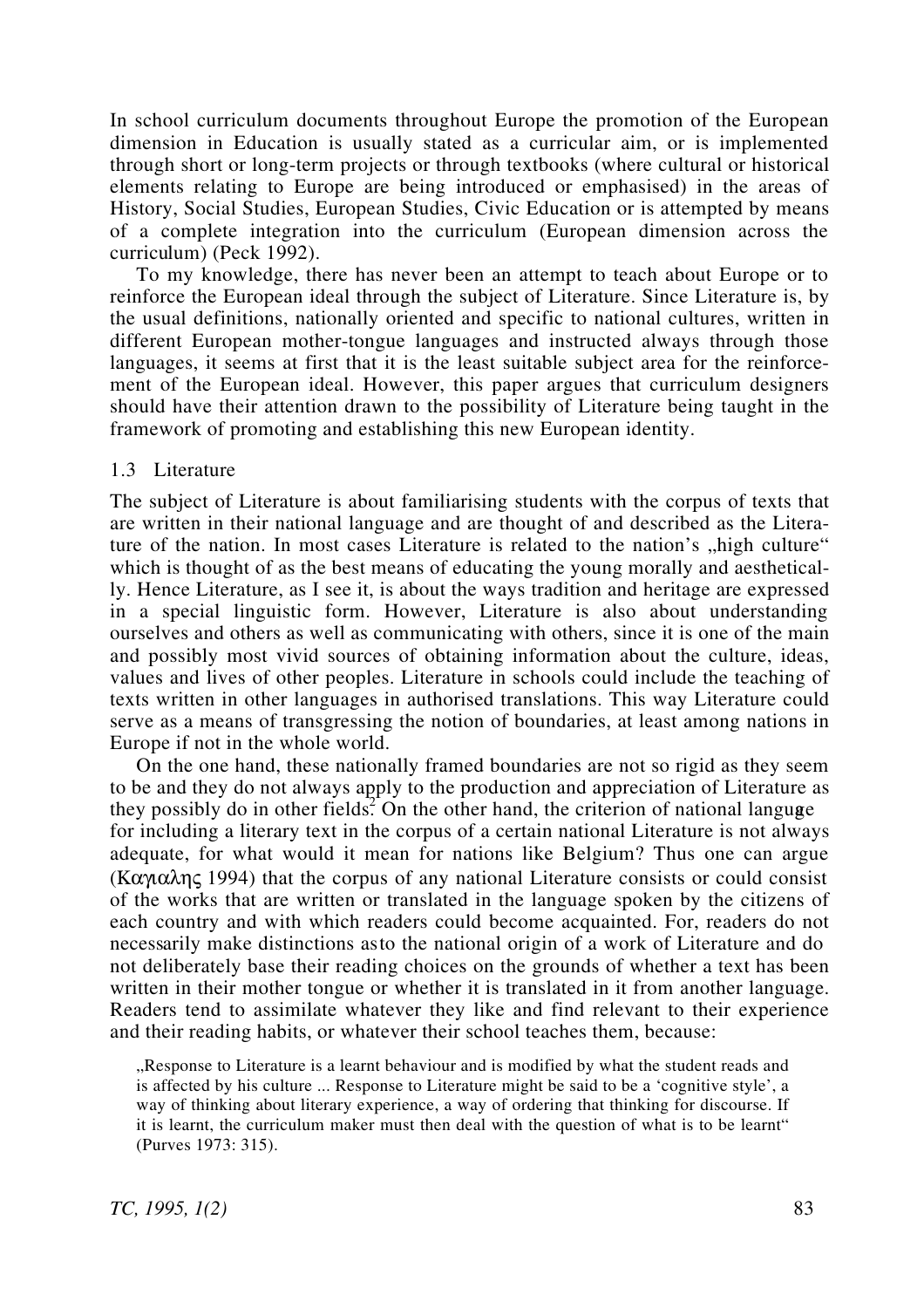If we decide then that what is to be learnt has partly to do with the sensitisation and cultural awareness of the students towards the idea of a unified Europe (placing the emphasis on the cultural dimension of this unification) this decision could be implemented in the commonly designed Literature curricula of all European schools. Literature viewed in this way could very successfully serve as one of the important means, among others, of promoting the idea of a unified political, economical and cultural Europe as well as of promoting an awareness of belonging to a wider group of people with common bases, aims and values. For we can claim for Literature what G.Z.F. Bereday (1964) claimed so strongly for Comparative Education:

..... One studies foreign Literature not only to know foreign peoples but also - and perhaps most of all - to know oneself. Readers wrestle with foreign ways to learn about their own roots, to atomise and thus to understand the matrix of their own cultural heritage.<sup>"3</sup>

In other words, one of the justifications of Literature Education could very well be the better understanding of one's self and one's own cultural tradition without which the tolerance towards others cannot exist and flourish.

### 1.4 Method of study and sources

The comparative method of study adopted in this paper is that of G.Z.F. Bereday, though for reasons of economy the four stages of his method (Jones 1971: 22-25) have been merged: the pedagogical data of the two countries are described briefly and in most cases a simultaneous interpretation of those data in terms of existing knowledge is offered. In the main area of comparison, hypotheses are formulated (juxtaposition), and finally, conclusions are drawn from the simultaneous comparison.

A systematic examination of the aims and the content of the Secondary Literature curriculum in England and Greece is undertaken with the examination of official documents (Laws, Statutory Requirements, Legislations, Presidential Decrees ...), curriculum material (Syllabuses) and prescribed books (those of the Examination Boards in England and the ones prescribed, written and distributed by the Ministry of National Education and Religion in Greece). In addition, a number of related articles are also examined to support the outcome of the study. The focus of this paper is on Secondary Education; this does not imply though that the idea of teaching about the European ideal through Literature could not be implemented in Primary School as well.

# 2 Description and interpretation

# 2.1 Broad description of the educational systems

The two educational systems can be placed at the two extreme ends of the (theoretical) spectrum of de-centralisation-centralisation, with England on the one extreme (decentralisation) and Greece on the other (centralisation). During the last ten years systematic attempts have been made by the British government to exercise greater control over Education as a whole and especially over the school curriculum. Under the 1988 Education Reform Act the responsibility for the curriculum is no longer shared among Central Government, Local Authorities and Schools. This partnership no longer exists due to the Conservative Government's belief that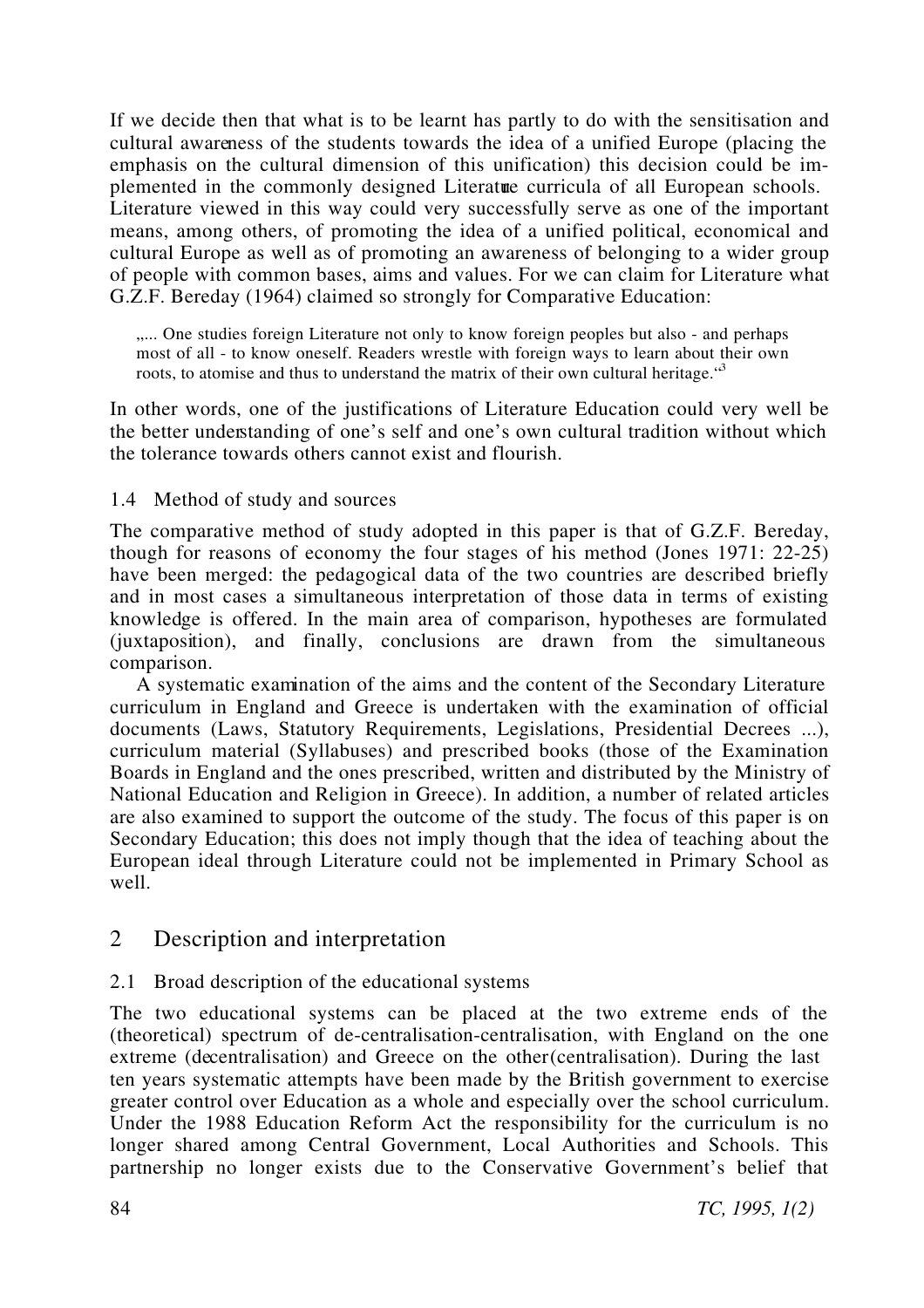"standards" had fallen during the 1960's and 1970's. Their solution was to prescribe a School Curriculum in the form of a National Curriculum. The responsibility of Curriculum Design and Examinations which belonged to two separate bodies, namely the School Curriculum Development Committee and the Secondary Schools Examinations Council, has been passed on to the School Curriculum and Assessment Authority (SCAA). However, England is still far from having an educational system as centralised as the Greek one. One indication of this is the time needed in England for these changes to take place. $4$ 

Even when control over the curriculum and examinations is fully centralised the question . Who is in control of the curriculum remains a complex one and involves two major issues: the distribution of knowledge in a given society as well as the procedures that are relevant to the decision making process of this distribution. In every educational system, even in the most centralised ones, we can distinguish several levels of distribution of the educational responsibilities, starting from the national level down to the individual level (of the actual teachers and their classrooms) (Lawton 1983: 120-121). The intermediate levels of authority may vary in different countries, however, and, as the English educational system shows, it is useful to underline the idiosyncratic and historic independence at the local level, the relative independence of the individual schools and the relative autonomy of the English teachers in deciding on the content of their teaching.

In Greece, on the contrary, the educational system is centralised and the task of providing education is on the whole the responsibility of the Ministry of National Education and Religion, which designs, implements and evaluates the knowledge imparted in schools and distributes the set textbooks.

#### 2.2 The school curriculum

One result of the distinct character of the two educational systems is the distinct character of their school curricula. In Greece the curriculum has always had the form of a National Curriculum (it is called Analytical Programme) imposed on all teachers, schools and students from Primary to Secondary Education. This curriculum includes both general and specific aims for each subject, the content to be taught and guidelines as to the teaching methodology. It does not operate as a framework within which the teachers can improvise but as a complete and detailed list of what should be covered by any class/year and at what speed. This, when combined with the school textbooks for Literature which are always prescribed books, gives a clear picture of the boundaries within which the Greek teacher has to work.

In England the curriculum is still largely determined by teachers, although serious attempts have been made to change the situation in the last ten years. The introduction of a National Curriculum in September 1989 can be considered a dramatic change for the educational system, especially when knowledge that is prescribed is also tested by the Central Government. However, the level of uniformity found in the curriculum in Greece cannot yet be observed in England. Certainly this level of uniformity does not apply to Primary Schools and Lower Secondary Schools,<sup>5</sup> where the curriculum is designed primarily by teachers of the schools with consideration of the students' educational level and needs. Even in Upper Secondary Schools or in Sixth Form Colleges the freedom of teachers to choose the texts that are to be taught is comparatively wide and teachers of English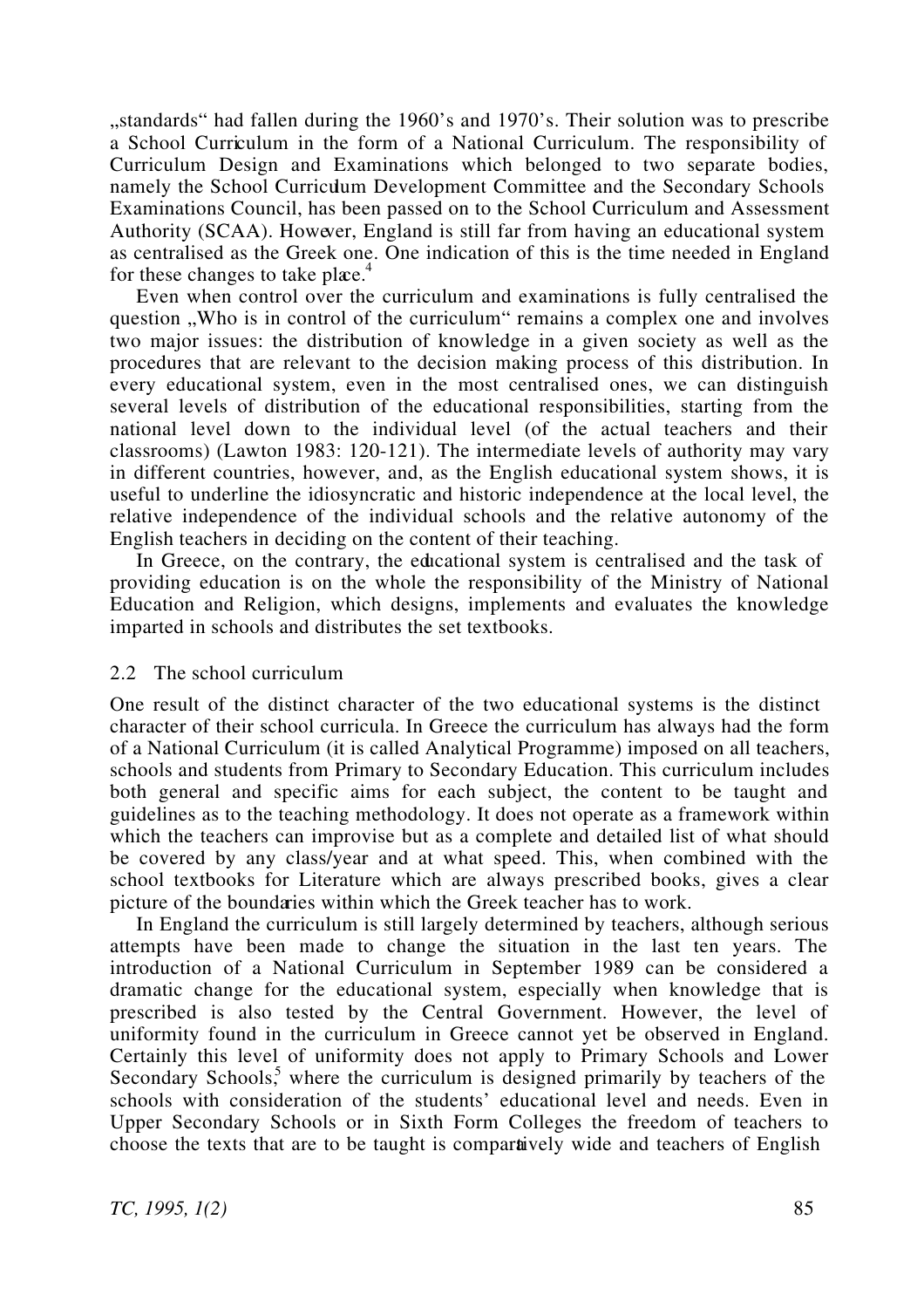have always fought for making it even wider through the establishment of course work as an alternative to examinations graded externally.

## 2.3 The subject of Literature

In Greece, Literature is always taught separately from Language (although even in Language the dominant linguistic paradigm is the literary one) while in England, Language and Literature are not always separately treated as two distinct fields of study. Specialisation increases when moving from Lower to Upper Secondary School and at the same time there is a tendency for the two subjects to be combined. Literature in Greece is a compulsory subject for all students of Secondary Education while in England it belongs to the group of subjects taught to all students up to the age of 16.

# 2.4 Aims<sup>6</sup>

In England<sup>7</sup> priority and emphasis are given to the teaching of Literature as an independent form of art. The main aim is purely aesthetic: knowledge and undertanding of the texts, awareness of the literary phenomenon, aesthetic awareness, aesthetic pleasure derived from the reading of texts, aesthetic response to the text, familiarisation with Literature, in general, as a social phenomenon *(knowledge of the contexts*) *in which literary works are written and understood"* [2.1]) with historic continuity (*"sense of the Past and Tradition: the ability to see a literary work in its historical context as well as that of the present day"* [2.2]), and social implications, (*"candidates develop their awareness of personal, social and cultural significance in the study of literature"* [1.2]), critical appreciation of literary texts. As I will show, this is in sharp contrast with the situation in Greece.

It is remarkable that political and sociological awareness is openly stated as part of the syllabus aims. Thus, the subject matter of English Literature is defined in a way so as to include *"American and Commonwealth writing; significant works in translation may also be included"*, [1.1] while care is taken that, *the syllabus reflect in a positive way the linguistic and cultural diversity of society in the range of tasks set"* [3.1]. But this cultural diversity is translated and delivered in a way that makes no room for the rest of Europe and what is usually described as Western European Literature; it refers to and describes the socio-cultural diversity of Britain.

Elsewhere it is recognised that the discipline is "*humane (concerned with*) values)" [3.2], that *"students discern and consider values and attitudes in texts*" [5.1] and *"communicative (concerned, that is, with the integrity of language as a means of enabling human beings to convey their thoughts and feelings one to another*)" [3.2] which is precisely where the notion of Europeanization could actually be cultivated, but as we shall see, it is not.

In Greece, priority is given to non-aesthetic aims, namely the transmission of national heritage: "*knowledge, understanding, acceptance and support of national culture and civilisation, knowledge of other civilisations, critical appreciation of the national culture and civilisation"* (Προεδρικο ∆ιαταγµα 438/85, ΦΕΚ 158). In both countries there exist those aims bound closely to the teaching of Literature for reasons related to the linguistic development of students: understanding of the structure and function of language, language awareness, development of the ability to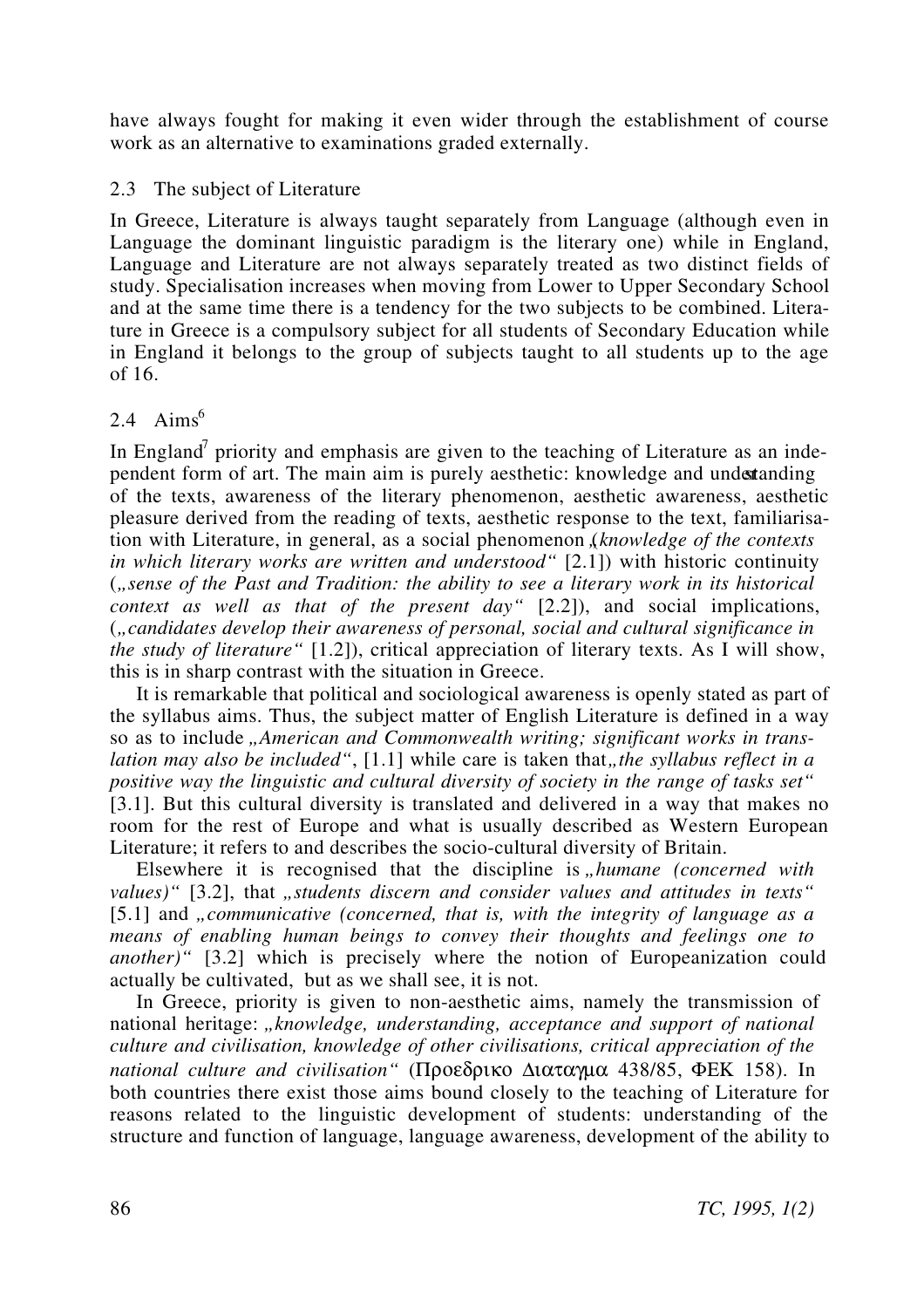communicate and express oneself correctly in speech and writing and cultivation of personal creative expression.

On a first reading of the curriculum documents in England it would seem that the English educational system is not oriented towards the transmission of cultural values (cultural tradition) through the teaching of Literature. Examining the situation more carefully, though, we come to the conclusion that in England the literary canon is itself the cultural heritage of the English people while in Greece this role is played by Ancient Greek Literature. This is why, in contrast to Greece, there is no mention of the cultural heritage in the English Examination Board syllabuses.

Needless to say, there is always a discrepancy between intentions and attitudes, curriculum aims and account of practice, statements and reality. The IEA hypothesis puts it well:

"The principal education officers commonly spend much effort on official statements of aims in the various parts of the curriculum. These statements serve a double purpose. On the one hand they explain the purpose of the various subjects to the public, and on the other hand, they seek to influence teaching in the classroom. For Literature the latter purpose is often not well served" (Bloom 1969:  $F-13$ ).

#### 2.5 Content

The subject of Greek Language and Literature has had a turbulent and unstable history following the struggle for the establishment of the modern Greek language as the formal language of the state. Literature is taught through prescribed set texts that are written and distributed by the Ministry of National Education and Religion. These texts are always extracts of literary works and never the whole literary piece, unless we are referring to short poems or short stories. (Though, sometimes even these are included in the form of an extract). For the subject of Literature six books have been used since 1977 (consequence of the last reform of 1976), one for each class (year) of the six years of Secondary Education. Each of these books is an anthology of pieces of Literature covering the whole period of modern Greek Literature i.e. 1100-1960. The books for the first two years are organised according to a thematic approach while the rest are organised according to a historical approach to Literature.

The teaching practice in Greek schools is still very traditional and could be seen as autocratic, teacher and text-based and one which does not recognise the needs and interests of individual students. The decisive factor for the teaching of Literature in school (even in the first two years of Secondary Education) is the literary canon in the way that it is formed by literary critics  $Kov \tau \partial \lambda \delta \partial \nu$  1989: 62). This is in accordance with the low opinion of children's Literature reflected in its absence from the set textbooks, even from those of the first year. The boundaries between the last years of Primary School and the first years of Secondary are not so rigid and children's Literature (with a long tradition of excellence in Greece) might provide the link between the two kinds of schools.

The extracts of foreign Literature that are included in the set texts are mainly older Western European Literature (including Latin!) and to a lesser extent modern Western European texts and some modern American Literature. The only exception is that of Pablo Neruda.<sup>10</sup> Given the inclusion of these texts it is striking that Literature of the countries surrounding Greece (Balkans, Turkey ...), not to mention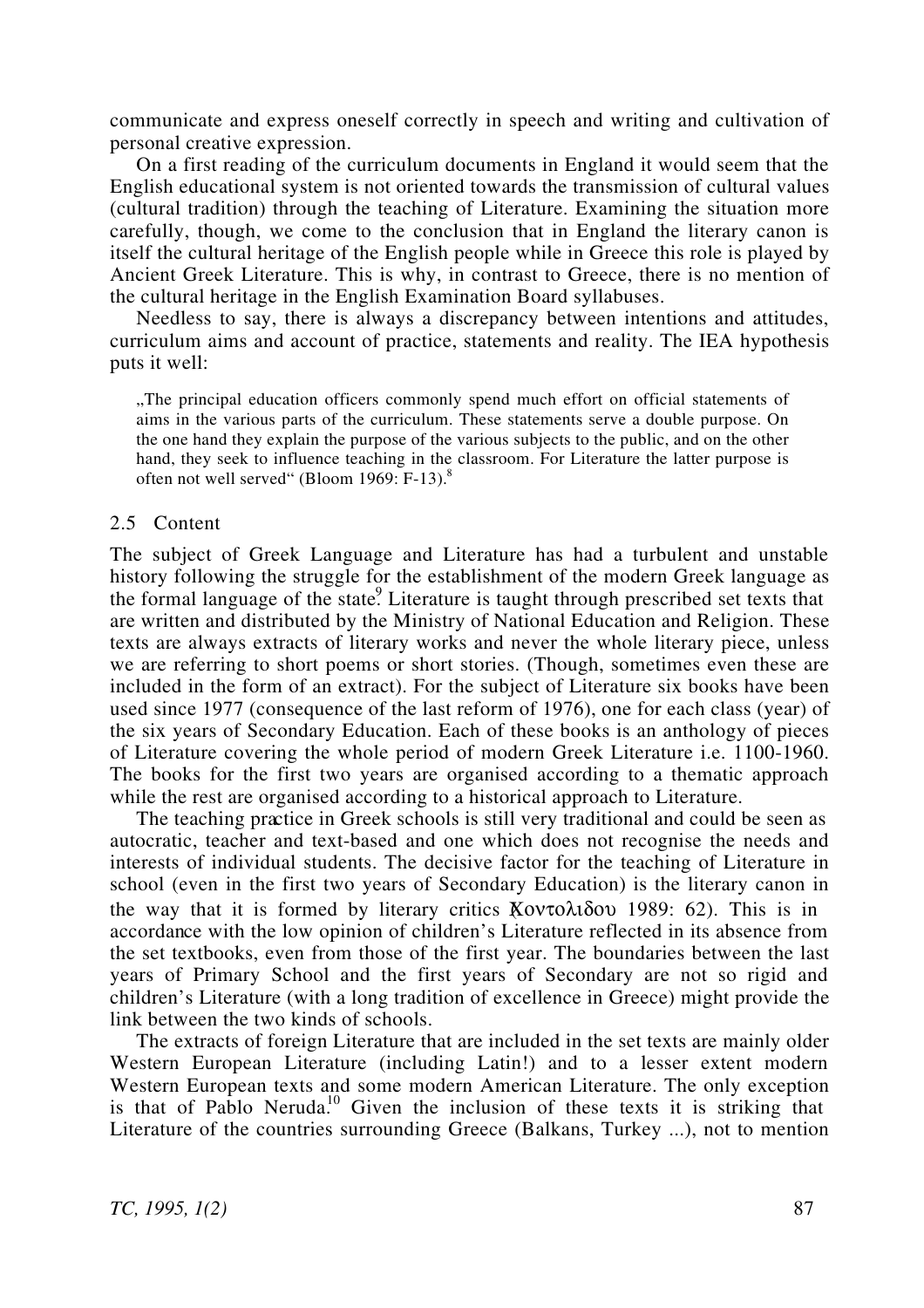Third World Literature, is not included for reasons that have more to do with the Ministry of National Education and Religion than with the public taste.<sup>1</sup>

In England, Literature is taught through the actual books published by commercial publishers and even when a school edition is available, in most cases the whole literary piece is included in the anthology. It is only a very recent practice that anthologies with extracts of texts have begun to be used for the first time in the history of the subject as a direct result of the latest changes in the educational system.

As far as the Lower School is concerned, the selecting of literary texts is almost unlimited and is based on and/or restricted by financial considerations (whether or not the Department has already got the selected books chosen by the individual teacher) while for the Upper Secondary School and the Sixth Form College the choice, while limited by the lists produced by the Examination Boards, remain rich and varied compared to the Greek anthologies. A number of Examination Boards, however, still allow teachers to choose among a great variety of books.

The literary canon, which is still a major force in deciding the texts, has been criticised widely by a number of English teachers (mainly by those who work in Inner-city schools) who, with an eye to immigrant minorities, have struggled against this narrow conception of the canon. They have tried instead to reflect, through the school organisation and curriculum, the multicultural character of today's British society. This struggle has resulted in the teaching of either very modern texts, or texts that have been written by citizens of the Commonwealth<sup>2</sup>. It was not aimed at enlarging the canon's boundaries, but rather aimed at offering a direct challenge to it. This, of course, does not mean that in the subject of Literature the majority of texts are still not the literature of the elite (Eagleton 1983: 214, Widdowson 1982: 7, 28). Indeed a close look at the prescribed texts in the syllabuses, especially after the latest educational changes, shows that the majority of the texts are those that have always been thought of as "high culture". There are a few Western European texts, which could not be considered adequate for the promotion of understanding among European nations, and the required American writers (Eagleton 1983).

In Greece the school literary corpus consists of partial texts taken from the literary canon (which is much looser that the English one), without the slightest questioning of its usefulness or its need on the part of the Greek teachers. A possible explanation for this is that in Greece after the period of 1974 (when the dictatorship was replaced by a democratic government) the focus was on the teaching of Ancient Greek in translation and on the teaching of progressive authors. The body of Greek teachers will probably need more time to adjust to the relatively new period of democratic stability before the debate can move on from, what is chosen to be included in the *literary canon* " towards *"who is making those choices* " and *"what is the justification of those choices"*.

In England the literary canon is more rigid and stable and has been the regulatory factor for the teaching of the subject matter since the establishment of English Literature as a University subject. The exposure of students to the literary canon is perceived to be the best guarantee for the transmission of high culture from one generation to the next (Eagleton 1983: 201). In general, the higher the grade the closer the content is to the literary canon; teachers are more free as to the content of the subject (choice of books) when in Primary Education or in the Lower Secondary School.

A decisive role in maintaining and transmitting a literary heritage, is played, of course, by the Examination Boards: what is tested is established through the lists of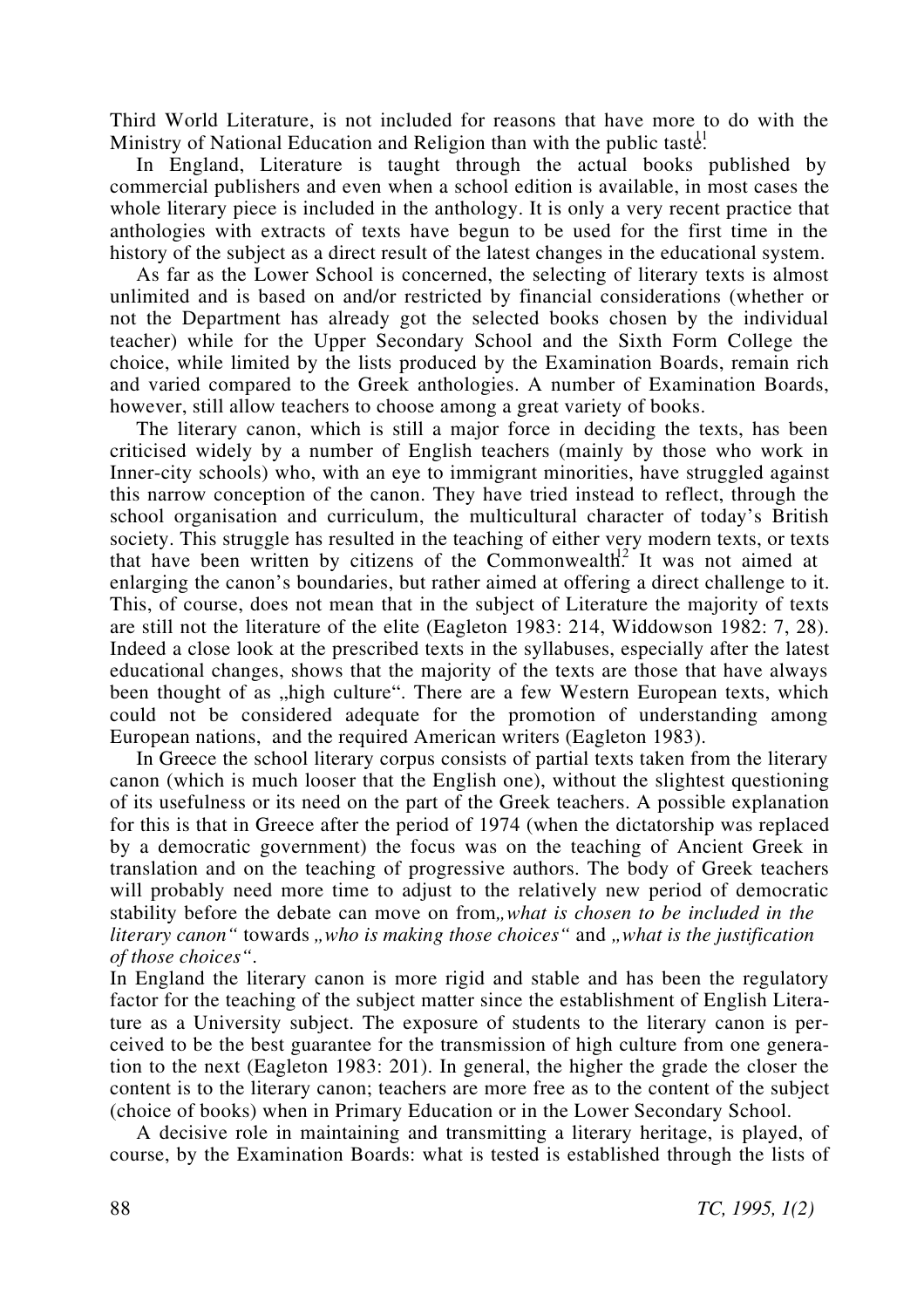their prescribed books. Since in England there has never existed the issue of "politically progressive" authors being censored by central government, the debate was from the beginning a radical re-examination of the canon. A dynamic minority of English teachers (the ones who identify themselves with the National Association for the Teaching of English and the ones who work in Inner-city schools) have exercised in their classrooms a policy of cultural tolerance and, even more, an appreciation of the different cultures that were present along the lines of a multicultural education. The latest educational changes have not left these notions unchallenged. Sometimes they are openly attacked (Marenbon 1987); other times they are re-framed so as to improve and guarantee educational standards that, according to the conservative politicians, have fallen dramatically.

# 3 Juxtaposition and comparison

The political and constitutional stability of England is relatively unknown to Greece which has faced major political and constitutional changes during the last fifty years. The existence of political stability in England is closely related to the notion of tradition, of continuity and of piecemeal educational changes and innovations. On the contrary, in Greece innovations take place (or at least they are designed and planned) rapidly and are revised almost automatically with every change in policy resulting from a governmental change.

In comparison to Greece, in England the political and historical factors have resulted in a certain amount of success in creating a multicultural, multi-ethnic and multi-lingual society (Richmond 1983, Rosen 1975, Rosen & Burgess 1980).

"Colonial links have encouraged sizeable immigration to the UK. continuing during and after the change from Empire to Commonwealth. The large size and diversity of ethnic minorities in the UK. are due not only to the country's links with its former colonies, but also to the, by European standards, relatively liberal immigration policies pursued by succeeding Conservative and Labour Governments and the originally wide definition of citizenship of the UK." (European Parliament 1985: 48-49).

English society seems to be developing an increased awareness of its multicultural and multi-ethnic character with direct effects on the design of educational projects and policies in general, as well as on the subject of Literature, not without, of course, some difficulties or political attacks on the relatively new conquest. There is still much to be done to widen and sustain this change, since the national heritage remains still powerful and indeed is being strengthened by recent educational changes.

On the other hand, the Greek Ministry of National Education and Religion, with some justification, sees the Greek student population as mono-cultural and mono-religious. During the last five years, however, and due to the radical political changes in Eastern Europe, Greece has seen the increase of immigration mainly from the states of the ex-Soviet Union and from Albania. This can be called "internal" immigration, since the majority of the immigrants consider themselves Greeks and should be accepted as such. No serious concern has been given to these immigrants by schools so far, except for the nomination of some of the Primary and Secondary Schools as "Schools for the Reception of Immigrants<sup>".</sup><sup>43</sup> The situation is far from hopeful, for sub-cultures are not encouraged by the dominant Greek culture. Since the system is centralised and very little is left for the teachers to determine, there is little hope that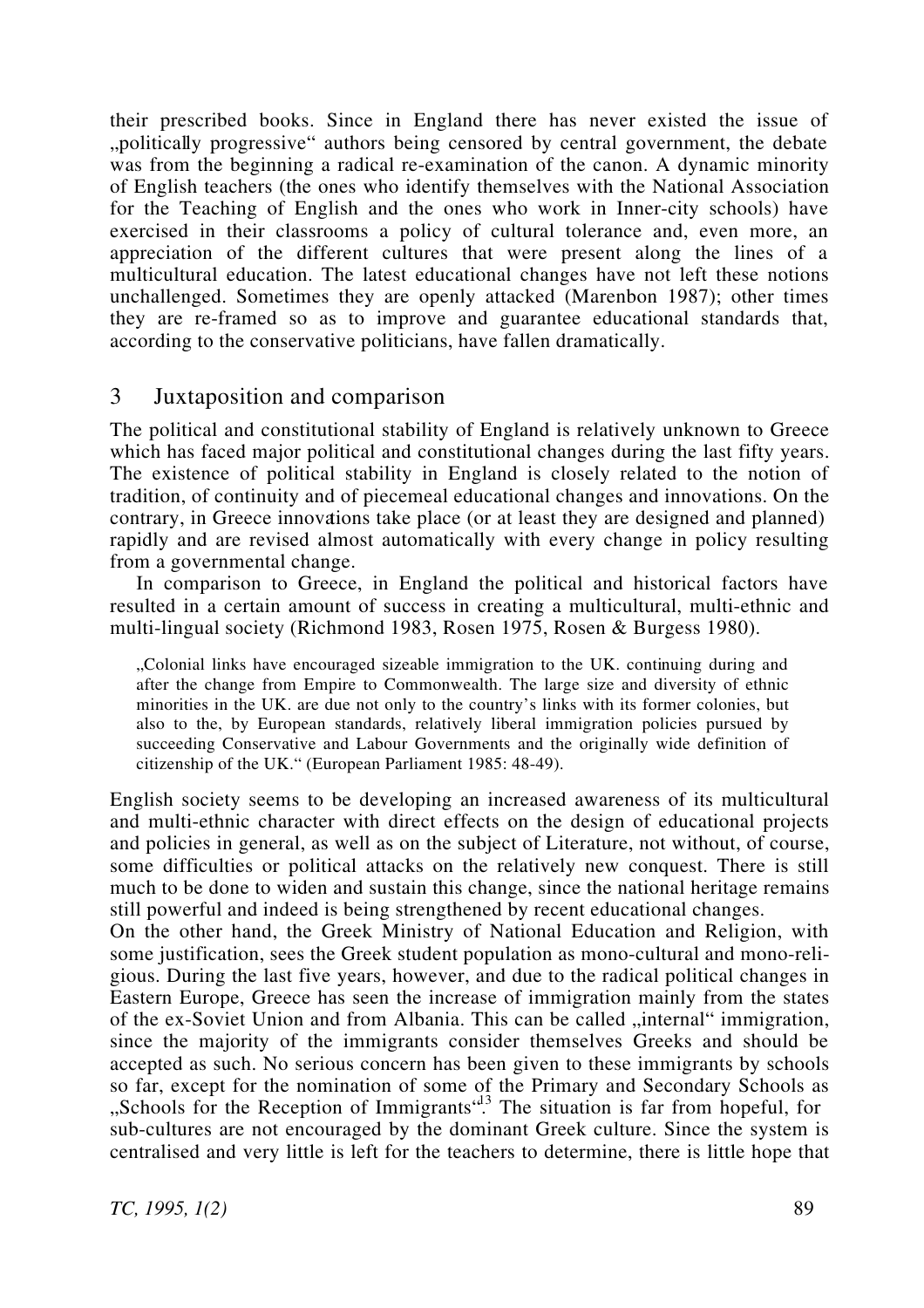the Ministry will recognise the need for the design of a new school curriculum that will conscientiously tend to the needs of the different and changed cultural picture of the school population.

We may conclude, then, that in the curricula of both countries the awareness of Europe is minimal if not altogether absent (with Greece being more European oriented) and hence the pupils' knowledge and understanding of the history, culture and traditions of their neighbours is only fragmentary. And while England has made at least an effort to reduce overt racial discrimination against members of its subcultures and has managed to achieve this with relative success, (even if this success seems under threat), Greece has a long way to go before it is able to ensure that the needs of the newly acquired students are met.<sup>14</sup>

In England the subject of Literature has followed a course leading from a cultural heritage model to a personal growth and social awareness model (Dixon 1975). Or to put it in other words, there has been a move from the autocratic towards the liberal perception of the subject under the influence of the movement of progressive education and child-centred education. During the last ten years, however, an attempt has been made by the government to re-orient and steer the subject towards the learning of skills.

As with the aims and content of education in all disciplines, the aims and content of the subject of Literature reflect certain priorities. In England one might say that these priorities could be summarised in the exercise, on the part of the students, of an in depth analysis and critical appreciation of Literature which leads to the articulation of a literary discourse about the literary text. In Greece, on the other hand, these priorities could be summed up as an effort simply to transmit the cultural heritage. These existing differences between the officially stated aims and the subject content in both countries are related to the different place Literature holds in each culture and to the different educational practices. These same differences also reflect the degree of emphasis placed on various aesthetic, political and educational factors which in turn stem from the different social and political situation in the two countries. These factors, in turn, decide the place of Literature in the national culture and, hence, in the curriculum.

As far as the actual content is concerned, when it is examined against the notion of Europeanization, questions like *whose culture* " and *whose literature* " are answered in different ways by the two countries. England seems to pay little or no attention to the rest of Europe while concentrating on the existing sub-cultures within its boundaries. Greece focuses more on Western Europe in a rather superficial way while paying no attention to the urgent demand of changing the whole school curriculum for all its pupils.<sup>15</sup> Little by little the European dimension is regaining its former historical and cultural meaning. It is possible that this very notion has to be constantly rethought, challenged and enlarged in the light of current events (Secondary Schools and European & International Education in Europe 1990).

The definition of Europe has changed (Balibar 1991: 7, 10, 18), if nothing else, and therefore different nations should be encouraged to perceive and translate this change in various ways as well as to exercise different policies reflecting their starting points.

"Migration encourages the spread of sub-cultures. In a Europe composed of many historic cultures, the movement of peoples will add to existing cultural diversity" (McLean 1990: 8).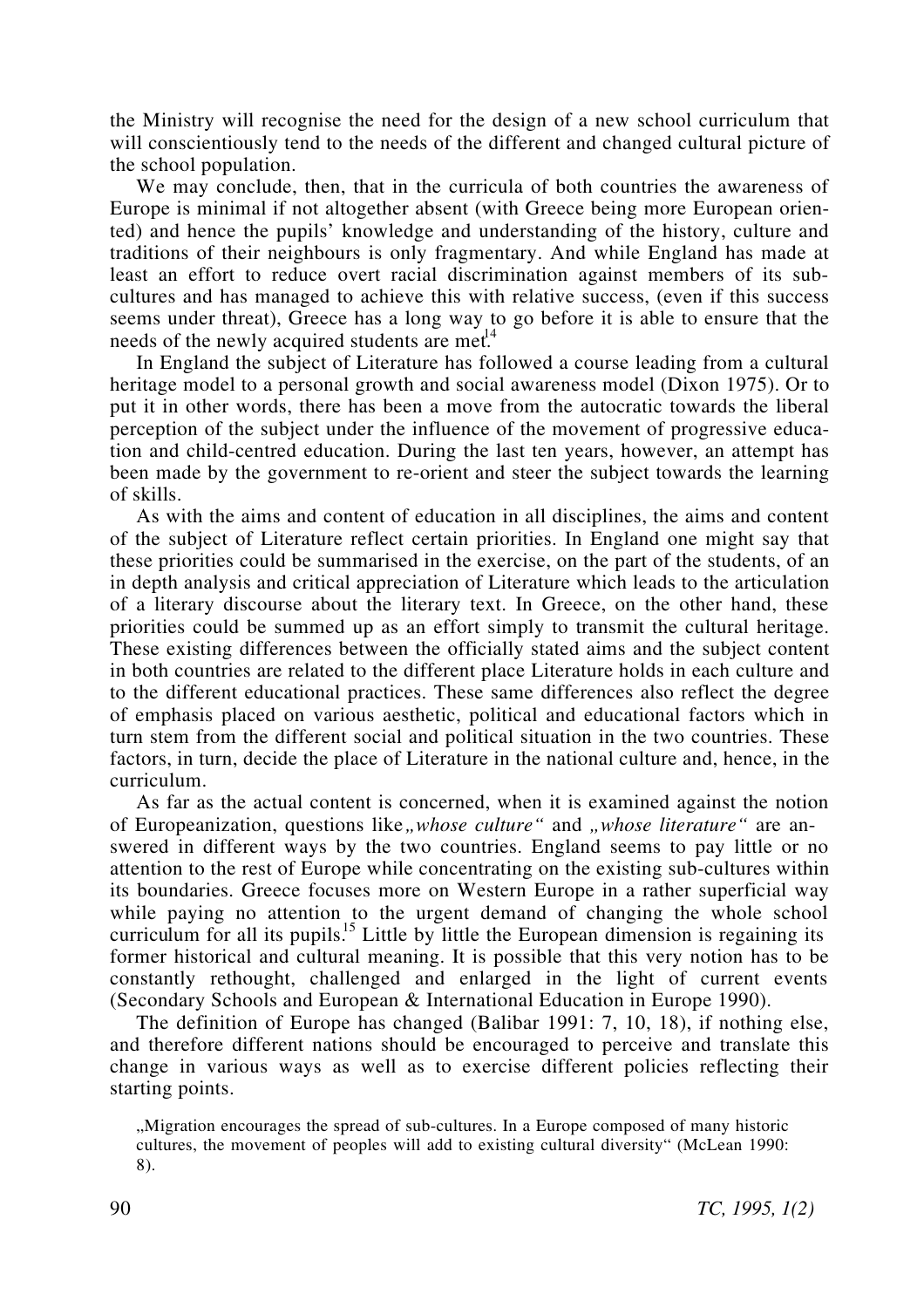Europe can be viewed either from an international and cosmopolitan perspective or from within its narrow historical Western European tradition. Whatever the case, the experience of this dimension and the widening of this perspective beyond the national region will facilitate mutual understanding and cooperation.

The European dimension cannot and should not be determined by a Ministerial directive, or looked upon as a superficial and empty political task to be accomplished. It must be a conviction or a commitment by the people involved. The European dimension in the curriculum should first of all tackle difference as a pedagogical challenge with unlimited possibilities and promises. Whether this will take new directions is not yet known, but we must always have in mind what is realistically attainable within the limited boundaries of the school system and the society within which it operates.

#### *Notes*

- 1. Paper presented at the 13th CESE Conference in Copenhagen, June 1994 under the theme "Education in Europe: The Challenges of Cultural Values, National Identities, Economic Demands and Global Responsibilities", in Group 6: "Contemporary Curricula, Europeanization and Interculturalism". For Correspondence: Eleni Hodolidou, 4 Heraklias Str., GR 546 36 Thessaloniki, Greece, tel./fax: 010 30 31 214 379.
- 2. The examples of T.S. Eliot and Henry James, among others, serve this argument very well.
- 3. Substituting "Comparative Education" with "Literature" which could be another means of comparing different nations (Bereday 1964: 4).
- 4. This Governmental effort to take control of the curriculum started in 1977 and has not been completed yet. It is often the case that in centralised educational systems these changes occur rapidly and as soon as they are designed they are implemented. On the other hand, even among conservatives there is the notion of diversity among schools as an aim, only that this "diversity of schooling is combined with rigorous standards for all our children" (O'Hear 1993).
- 5. I am very aware of the different focus that somebody coming from a centralised educational system, like the Greek one, adopts when describing the notion and degree of centrality in a given educational system. Differences, however, between the two systems still exist.
- 6. The aims of the subject of Literature for England can be identified in both the Examination Board syllabuses as well as the D.E.S. documents Cox Report and the D.E.S. Document for the subject of English published by the HMSO, while for Greece they are stated in the Curriculum for the Teaching of Modern Greek Language and Literature (Appendix 1, D.E.S 1985, D.E.S. 1988, D.E.S. 1990, Προεδρικα ∆ιαταγµατα 479/85, ΦΕΚ 170, 427/86, ΦΕΚ 201).
- 7. Some of the examined Examination Board Syllabuses adopt the same aims. This is the case with 1.2, 2.3, 2.4, 4.1 and 3.1, 6.1.
- 8. However, the examination of the actual educational reality in everyday practice is beyond the intensions of this article, which focuses on the prescriptions of the subject of Literature alone.
- 9. There has always been an emphasis in the Greek Educational System on literary-humane values very much supported by the Greek Orthodox Church, whose role in Education is stronger than in other European countries. The school curriculum of all students (and not only of the ones attending the equivalent of the Grammar School) has always been "heavily oriented towards the study of ancient Greece, but in order to give emphasis to a special Greek collective identity rather than to produce a distinctive kind of individual morality and sensitivity" (McLean 1990: 107, Dimaras 1978: 11-20, Dimaras 1973-1974, Papanoutsos 1978: 46-50, Χοντολιδου 1989).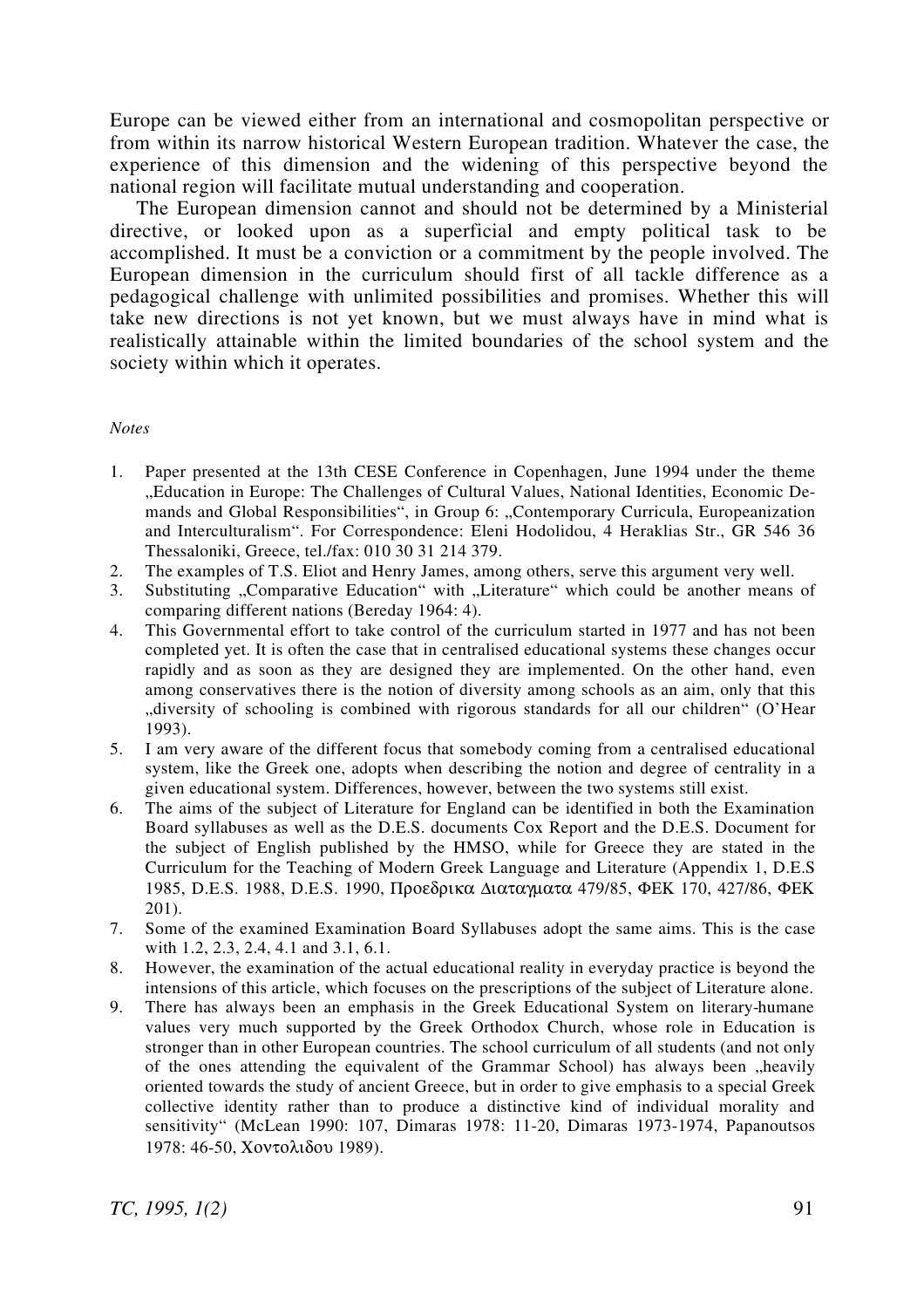- 10. English: Shakespeare, Byron, Oscar Wilde, James Joyce, T.S. Eliot, French: Paul Eluard, Albert Camus, Jacques Prévert, Antoine de Saint-Exupéry, Jean Paul Sartre, Charles Baudelaire, Stendhal, Victor Hugo, Honoré de Balzac, Molière, Montaigne, Russian: Fedor Dostoyevsky, Alexander Pushkin, Leo Tolstoy, Anton Chekov, Maxim Gorki, Vladimir Mayakovsky, Micahel Solohof, German: Goethe, Berthold Brecht, Heinrich Böll, Spanish: F.G. Lorca, American: Hemingway, Ezra Pound, Latin: Vergilius, Lucritius, Plautus as well as series of several others, such as Hans Christian Andersen, Franz Kafka, etc.
- 11. The number of translated fiction books in Greece is astonishing when compared with its population. The number of translated fiction books of Turkish literature e.g. is not small and Turkish writers are well known and appreciated by intellectuals in Greece (the example of Nazim Hikmet is possibly the most well known).
- 12. Some characteristic examples are the inclusion of Commonwealth writers under syllabus headings such as  $n$ English World Wide" [3.2], or  $n$ , Writers and their Culture" [1.2], or "Childhood and Family in Black Writing" [3.1]: Samuel Selvon, V.S. Naipaul, Chinua Achebe, Athol Fugard, Wole Soyinka, Narayan, Timothy Mo and several Caribbean poets such as Edward Kamau Brathwaite, Derek Walcott. Other non-British and non-Western writers to be found in syllabuses are: Jung Chang, Ngugi wa Thiong'o, Toni Cade Bambara, Earl Lovelace, Antonio Jacinto.
- 13. No research has been conducted so far for the systematic investigation of the needs of these children, their schools and their teachers.
- 14. By teaching their literature and recognising as well as respecting their cultural identity and difference as a start.
- 15. If the different type of literacy that immigrant students possess is seen as illiteracy, as deficiency or as problematic then the changes that will occur will affect only partially the school curriculum; they will be designed only for the immigrant groups until they are assimilated.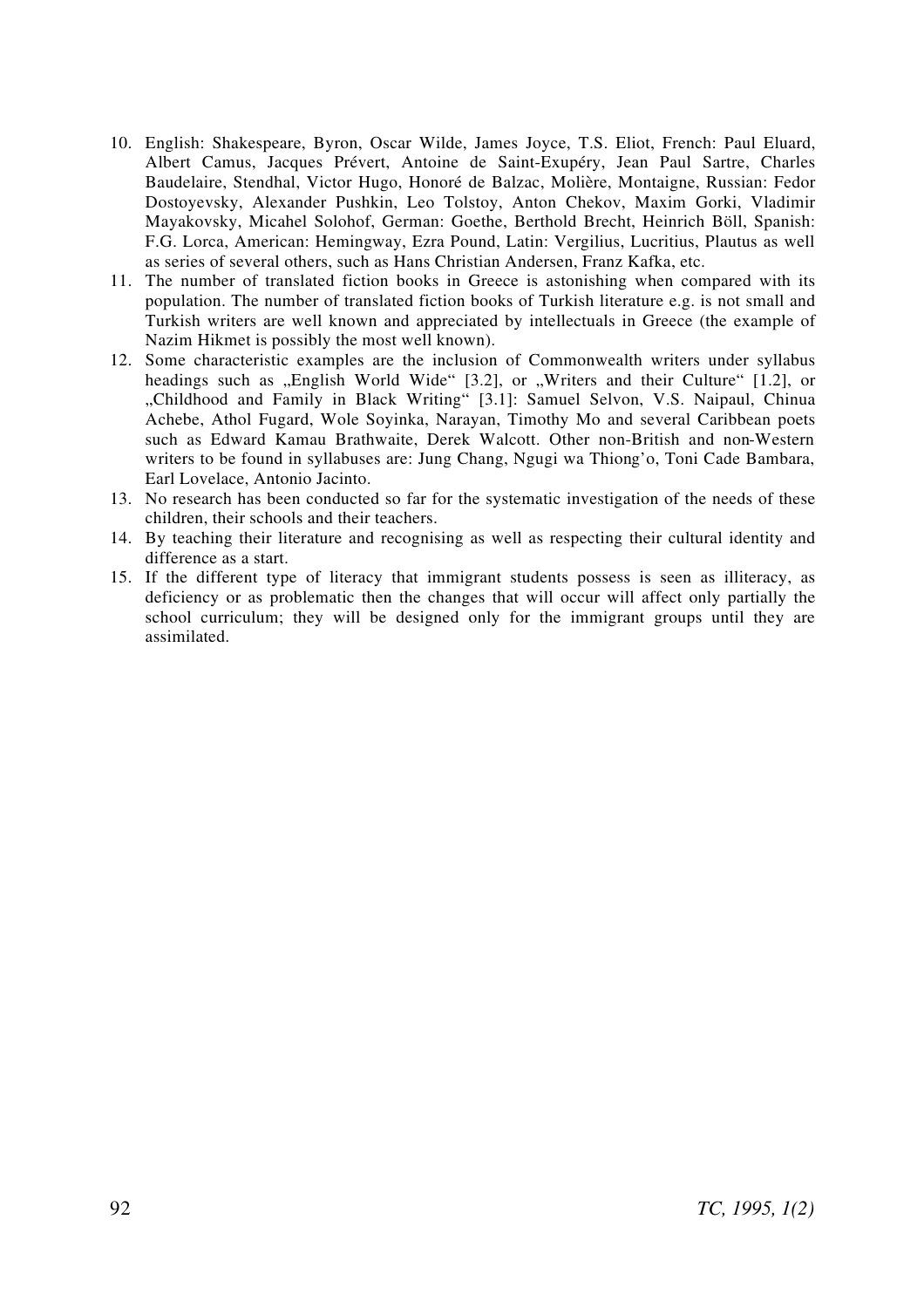#### *Bibliography and further reading*

Allen, D. (1980). *English Teaching since 1965: how much Growth?* London: Heineman.

- Balibar, E. (1991). Es gibt keinen Staat in Europa: Racism and Politics in Europe today. *New Left Review*, 186, 5-19.
- Bereday, G.Z.F. (1964). *Comparative Method in Education* . New York: Holt, Reinhart & Winston.
- Bloom, B. (1969). *Cross National Study of Educational Attainment, Stage of the IEA In vestigation in Six Subject Areas.* US Department of Health, Education and Welfare.
- Council of Europe. (Ed.). (1982*). Europe in Secondary School Curricula: aims, approaches and problems.* Strasbourg: Council of Europe.
- D.E.S. (1985). *GCSE: The National Criteria: English.* London: HMSO.
- D.E.S. (1988). *English for ages 5 to 11: Proposals of the Secretary of State for Education and Science and the Secretary of State for Wales (Cox* Report). London: HMSO.
- D.E.S. (1990). *English in the National Curriculum (No 2).* London: HMSO.
- Dill, N.L. & Purves, A.C. (1967). *The Teaching of Literature: Report of the U.S.A. National Committee, International Literature Project.* Unpublished Report, Columbia University: Teachers College.
- Dimaras, A. (1978). The Movement for Reform: A Historical Perspective. *Comparative Educa tion Review*, 22(1), 11-20.
- Dixon, J. (1975). *Growth through English: Set in the Perspective of the Seventies* (3<sup>rd</sup> Ed.). London: Oxford University Press.
- Eagleton, T. (1983). *Literary Theory: an Introduction* . Oxford: Blackwell.
- European Parliament. (Ed.). (1985). *Committee of Inquiry into the Rise of Fascism and Racism in Europe: Report of the Findings of the Inquiry* /draftsman: Dimitrios Evrigenis.
- Hodolidou, E. (1987). *A Study of the Place of Literature in the English Secondary Curriculum* . Unpublished Associateship Report, University of London, Institute of Education.
- Holmes, B. (1983). *International Handbook of Educational Systems/Vol. I: Europe and Canada.* Chichester: Wiley and Sons.
- Holmes, B. & McLean, M. (1989). *The Curriculum: a Comparative Perspective* . London: Unwin Hyman.
- Jones, K. (Ed). (1992). *English in the National Curriculum: Cox's Revolu tion?* London: Bedford Way Paper & Kogan Page.
- Jones, P. (1971). *Comparative Education: Purpose and Method* . St Lucia: University of Queensland Press.
- Lawton, D. (1983). *Curriculum Studies and Educational Planning* . London: Hodder and Stoughton.
- Lawton, D. (1984). *The Tightening Grip: Growth and Central Control of the School Curriculum.* London: Bedford Way Papers.
- Marenbon, J. (1987). *English, our English* . London: Centre for Policy Studies.
- McLean, M. (1990). *Britain and a Single Market Europe: prospects for a Common School Curriculum*. London: Institute of Education University of London & Kogan.
- National Association for the Teaching of English (NATE). (Ed.). (1988). *A Response to the Committee of Inquiry into the Teaching of English Language by the Natio nal Association for the Teaching of English.*
- O'Hear, A. (1993). *An Entitlement to Knowledge: Agenda for the New Schools Authority.* London: Centre for Policy Studies.
- Papanoutsos, E.P. (1978). Educational Demoticism. *Comparative Education Review* , 22(1), 46-50.
- Peck, B.T. (Ed). (1992). *Managing the European Dimension in Schools: Case Studies of Experience.* Jordanhill College.

*TC, 1995, 1(2)* 93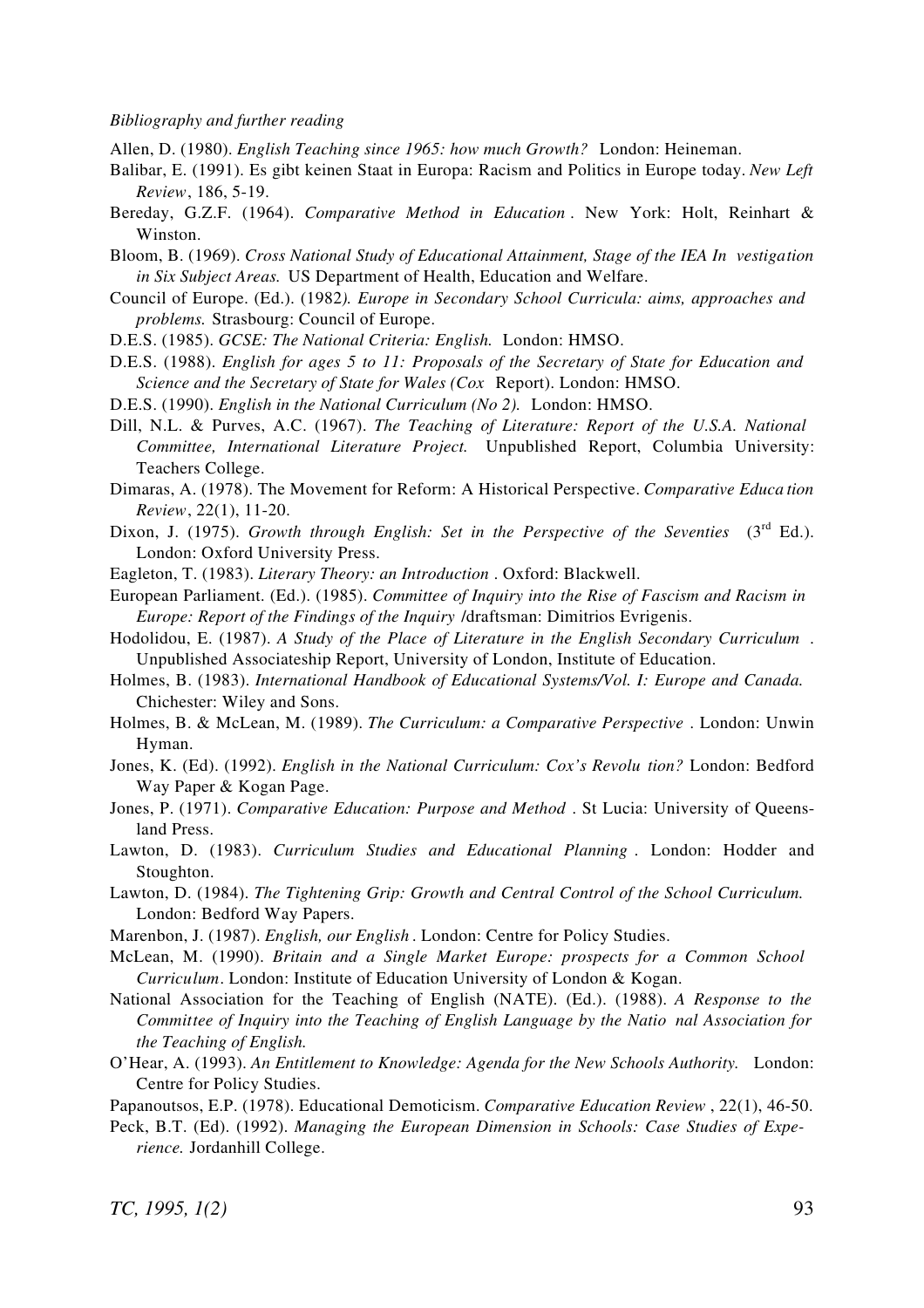- Peters, L. (1978). *Some Aspects of the Relationship between Culture and English Teaching: 1870- 1977*. Unpublished MA thesis, University of London, Institute of Education.
- Purves, A.C. (1973). *Literature Education in Ten Countries: an Empirical Study.* London: Wiley & Sons.
- Richmond, J. (Ed). (1983). *English in Schools: what Teachers really try to do* . London: Language in Inner-city Schools.
- Rosen, H. (1975). *Language and Literacy in Our Schools* . University of London, Institute of Education.
- Rosen, H. & Burgess, T. (1980). *Languages and Dialects of London Schoolchil dren: an Investigation.* London: Wardloch Educational.
- Secondary Schools and European & International Education in Europe. (1990*). Mobility, Curricula, and Examinations. A conference of Experts, jointly organised by the Commission of the European Communities and the Council for Cultural Co-operation of the Council of Europe.* Namur.

Shayer, D. (1972). *The Teaching of English in Schools: 1900-1972.* London: RKP.

Widdowson, P. (Ed). (1982). *Re-reading English* . London: Methuen.

#### *Bibliography in Greek*

- Βαγενάς, Νάσος. (31-1-86). Νεοελληνική Λογοτεχνία και Ελληνικό Πανεπιστήμιο. Αντί, 309,  $50 - 52$ .
- Βαγενάς, Νάσος, (1987), Θεωρία ή κριτική; Πολίτης, 83(11), 68-73.
- Γρηγοριάδης, Νίκος κ.ά. (1977). Κείμενα Νεοελληνικής Λογοτεχνίας. Αθήνα: ΟΕΔΒ.
- Δημαράς, Αλέξης. (1973-1974). Η μεταρρύθμιση που δεν έγινε (τεκμήρια ιστορίας). 2 τόμου Α: 1821-1894, Β: 1895-1967. Αθήνα: Ερμής.
- Καγιαλής, Τάκης. (28-11-1994). Λογοτεχνία δική μας και ξένη, Βήμα.
- Η Νεοελληνική Λογοτεχνία στη Μέση Εκπαίδευση, (25-1-84), Διαβάζω, 86, 58-68.
- Προεδρικό Διάταγμα 438/85, ΦΕΚ 158.
- Προεδρικό Διάταγμα 479/85, ΦΕΚ 170.
- Προεδρικό Διάταγμα 427/86, ΦΕΚ 201.
- Τόγιας, Βασίλης, (1988). Το μάθημα των Νέων Ελληνικών στη Μέση Εκπαίδευση: ιστορική θεώρηση (1833-1967). Θεσσαλονίκη: Ινστιτούτο Νεοελληνικών Σπουδών.
- Τσουκαλάς Κωνσταντίνος. (1977). Εξάρτηση και αναπαραγωγή: Ο κοινωνικός ρόλος των εκπαιδευτικών μηχανισμών στην Ελλάδα (1830-1922). Αθήνα: Θεμέλιο.
- Υπουργείο Εθνικής Παιδείας και Θρησκευμάτων. Νόμος 1566. (30-9-85). Δομή και Λειτουργία της Πρωτοβάθμιας και Δευτεροβάθμιας Εκπαίδευσης και άλλες διατάξεις, ΦΕΚ 167/TA, 2547-2612.
- Φράγκου, Αγγελική. (1986). Νέα Ελληνικά, στο Ξωχέλλης, Π.Δ. κ.ά. Μεθόδευση της διδασκαλίας και αξιολόγηση της σχολικής επίδοσης στο Γυμνάσιο και Λύκειο: πορίσματα μιάς εμπειρικής έρευνας στην Ελλάδα, Σύγχρονη Εκπαίδευση, 28, 74–85.
- Χοντολίδου, Ελένη. (1989). Το μάθημα της λογοτεχνίας στη Δευτεροβάθμια Εκπαίδευση στην Αγγλία και την Ελλάδα: συγκριτική θεώρηση. / διδακτορική διατριβή. Θεσσαλονίκη: ΑΠΘ.